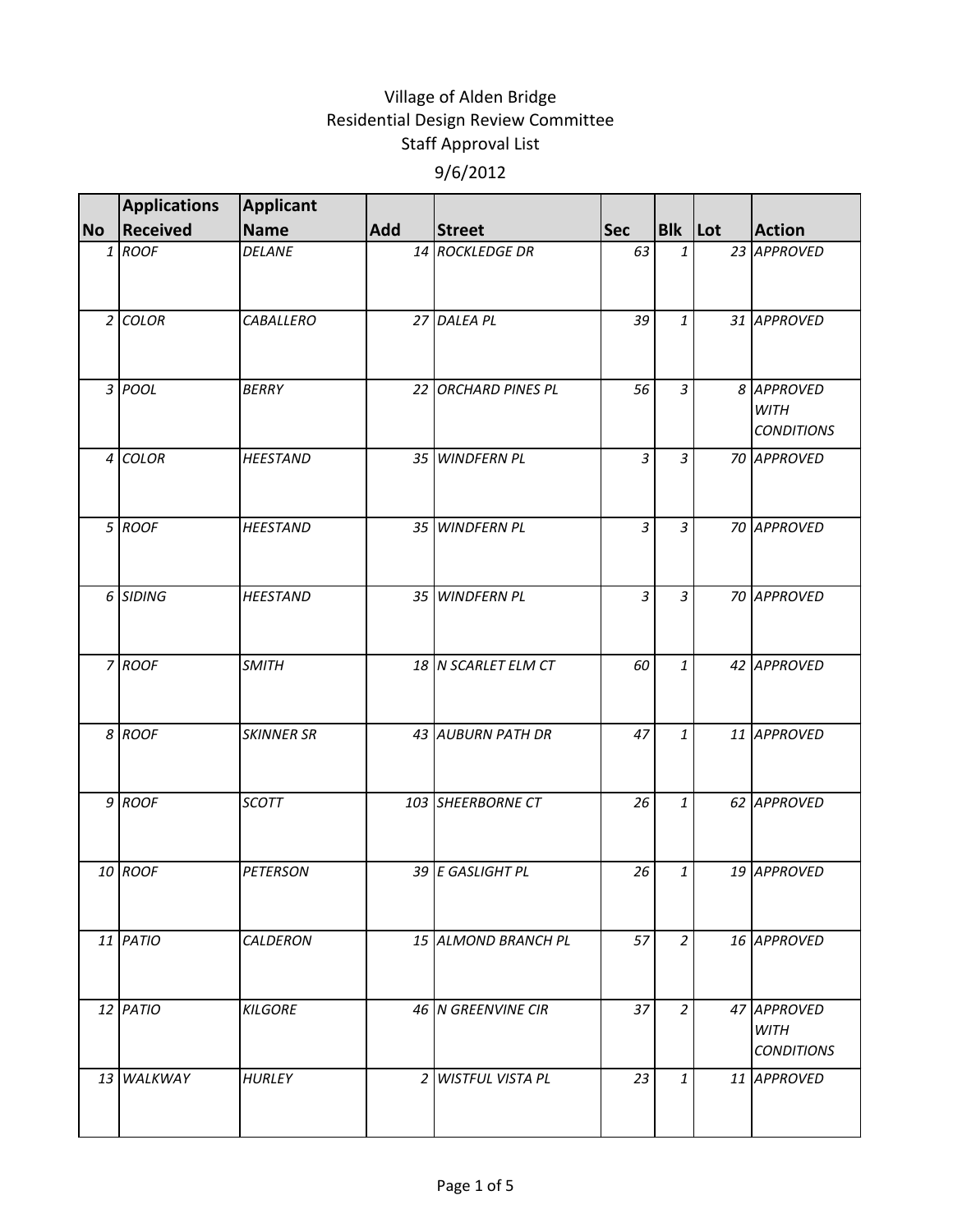|           | <b>Applications</b> | <b>Applicant</b>                     |     |                         |                |                |                                                 |
|-----------|---------------------|--------------------------------------|-----|-------------------------|----------------|----------------|-------------------------------------------------|
| <b>No</b> | <b>Received</b>     | <b>Name</b>                          | Add | <b>Street</b>           | <b>Sec</b>     | Blk Lot        | <b>Action</b>                                   |
|           | 14 ROOF             | <b>TOMON</b>                         |     | 87 N PINEY PLAINS CIR   | 7              | $\mathbf{1}$   | 50 APPROVED                                     |
|           | 15 ROOF             | <b>SERGENT JR</b>                    |     | 35 VISTA MILL PL        | 11             | 1              | 27 APPROVED                                     |
|           | 16 E/V CHARGER      | <b>BERMUDEZ</b>                      |     | 10 CLARION RIDGE        | 22             | $\mathbf{1}$   | 18 APPROVED<br><b>WITH</b><br><b>CONDITIONS</b> |
|           | 17 ROOF             | <b>SHEFFIELD</b>                     |     | 195 W STERLING POND CIR | $\overline{3}$ | $\overline{2}$ | 66 APPROVED                                     |
|           | 18 SIDING           | <b>SHEFFIELD</b>                     |     | 195 W STERLING POND CIR | $\overline{3}$ | $\overline{2}$ | 66 APPROVED                                     |
|           | 19 PAVERS           | <b>WINEGAR</b>                       |     | 15 TUDOR GLEN PL        | 53             | $\mathbf{1}$   | 6 APPROVED                                      |
|           | 20 FENCE            | <b>BILTONEN</b>                      |     | 3 WATER ELM PL          | $\overline{2}$ | $\mathbf{1}$   | 62 APPROVED<br><b>WITH</b><br><b>CONDITIONS</b> |
|           | 21 TREE REMOVAL     | <b>HALL</b>                          |     | 35 S ASHLEY GREEN       | 53             | $\mathbf{1}$   | 19 APPROVED                                     |
|           | 22 WINDOWS          | <b>MELSON</b>                        |     | 15 SPOONER RIDGE CT     | 17             | $\mathbf{1}$   | 15 APPROVED                                     |
|           | 23 ROOF             | <b>BASS</b>                          |     | 54 N GOLDENVINE CIR     | 65             | 1              | 40 APPROVED                                     |
|           | 24 GENERATOR        | <b>CARTER LIVING</b><br><b>TRUST</b> |     | 27 MOSS BLUFF CT        | 22             | $\mathbf{1}$   | 41 APPROVED<br><b>WITH</b><br><b>CONDITIONS</b> |
|           | $25$ $PATIO$        | <b>HOPEWELL</b>                      |     | 22 E ARDSLEY SQUARE PL  | 70             | $\mathbf{1}$   | 20 APPROVED                                     |
|           | 26 WALKWAY          | <b>HOPEWELL</b>                      |     | 22 E ARDSLEY SQUARE PL  | 70             | $\mathbf{1}$   | 20 APPROVED                                     |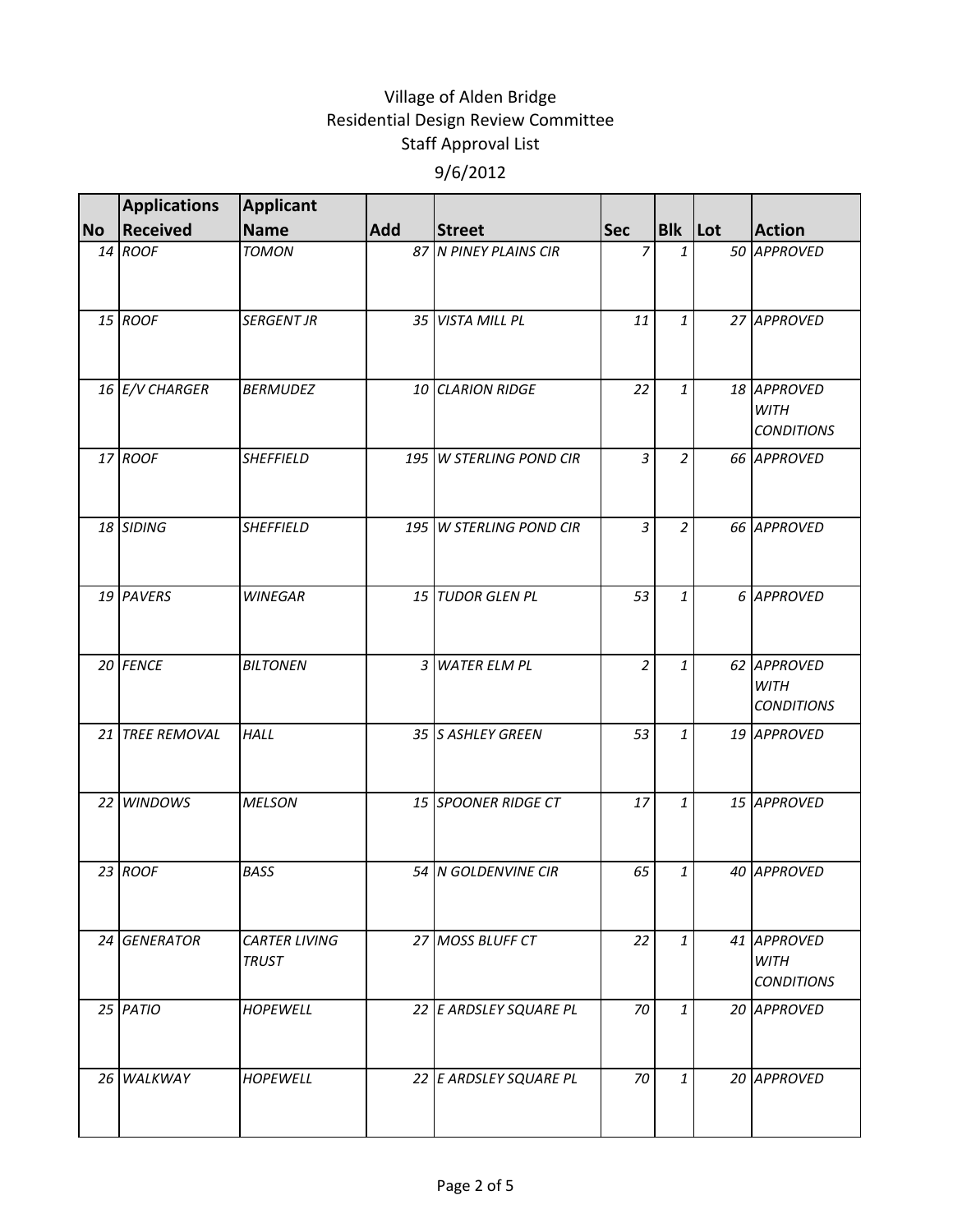|           | <b>Applications</b> | Applicant       |     |                        |            |                |                                                 |
|-----------|---------------------|-----------------|-----|------------------------|------------|----------------|-------------------------------------------------|
| <b>No</b> | <b>Received</b>     | <b>Name</b>     | Add | <b>Street</b>          | <b>Sec</b> | <b>Blk</b> Lot | <b>Action</b>                                   |
|           | 27 ARBOR            | <b>HOPEWELL</b> |     | 22 E ARDSLEY SQUARE PL | 70         | $\mathbf{1}$   | 20 APPROVED                                     |
|           | 28 FOUNTAIN         | <b>HOPEWELL</b> |     | 22 E ARDSLEY SQUARE PL | 70         | 1              | 20 APPROVED                                     |
|           | 29 TRELLIS          | <b>HOPEWELL</b> |     | 22 E ARDSLEY SQUARE PL | 70         | $\mathbf{1}$   | 20 APPROVED                                     |
|           | 30 FOUNTAIN         | <b>KEITH</b>    |     | 43 S ASHLEY GREEN      | 53         | $\mathbf{1}$   | 21 APPROVED                                     |
|           | 31 FENCE            | <b>KEITH</b>    |     | 43 S ASHLEY GREEN      | 53         | $\mathbf{1}$   | 21 APPROVED<br><b>WITH</b><br><b>CONDITIONS</b> |
|           | 32 PATIO            | <b>KEITH</b>    |     | 43 S ASHLEY GREEN      | 53         | $\mathbf{1}$   | 21 APPROVED                                     |
|           | 33 FENCE            | <b>KAIGH</b>    |     | 39 N BELFAIR PL        | 53         | 1              | 47 APPROVED<br><b>WITH</b><br><b>CONDITIONS</b> |
|           | 34 FENCE            | <b>MILLER</b>   |     | 93 W HOBBIT GLEN DR    | 76         | $\overline{2}$ | 9 APPROVED<br><b>WITH</b><br><b>CONDITIONS</b>  |
|           | 35 TREE REMOVAL     | <b>DAVES</b>    |     | 30 FELICITY TRACE PL   | 23         | $\mathbf{1}$   | 40 APPROVED                                     |
|           | 36 FENCE            | DAVES           |     | 30 FELICITY TRACE PL   | 23         | 1              | 40 APPROVED<br><b>WITH</b><br><b>CONDITIONS</b> |
|           | 37 FENCE            | <b>FAUCHER</b>  |     | 27 FELICITY TRACE PL   | 23         | $\mathbf{1}$   | 41 APPROVED<br><b>WITH</b><br><b>CONDITIONS</b> |
|           | 38 POOL             | <b>RICHOUX</b>  |     | 43 HERMIT THRUSH PL    | 79         | $\mathbf{1}$   | 45 APPROVED<br><b>WITH</b><br><b>CONDITIONS</b> |
|           | 39 FENCE            | <b>RIZZO</b>    |     | 62 N ACACIA PARK CIR   | 28         | 5              | 7 APPROVED<br>WITH<br><b>CONDITIONS</b>         |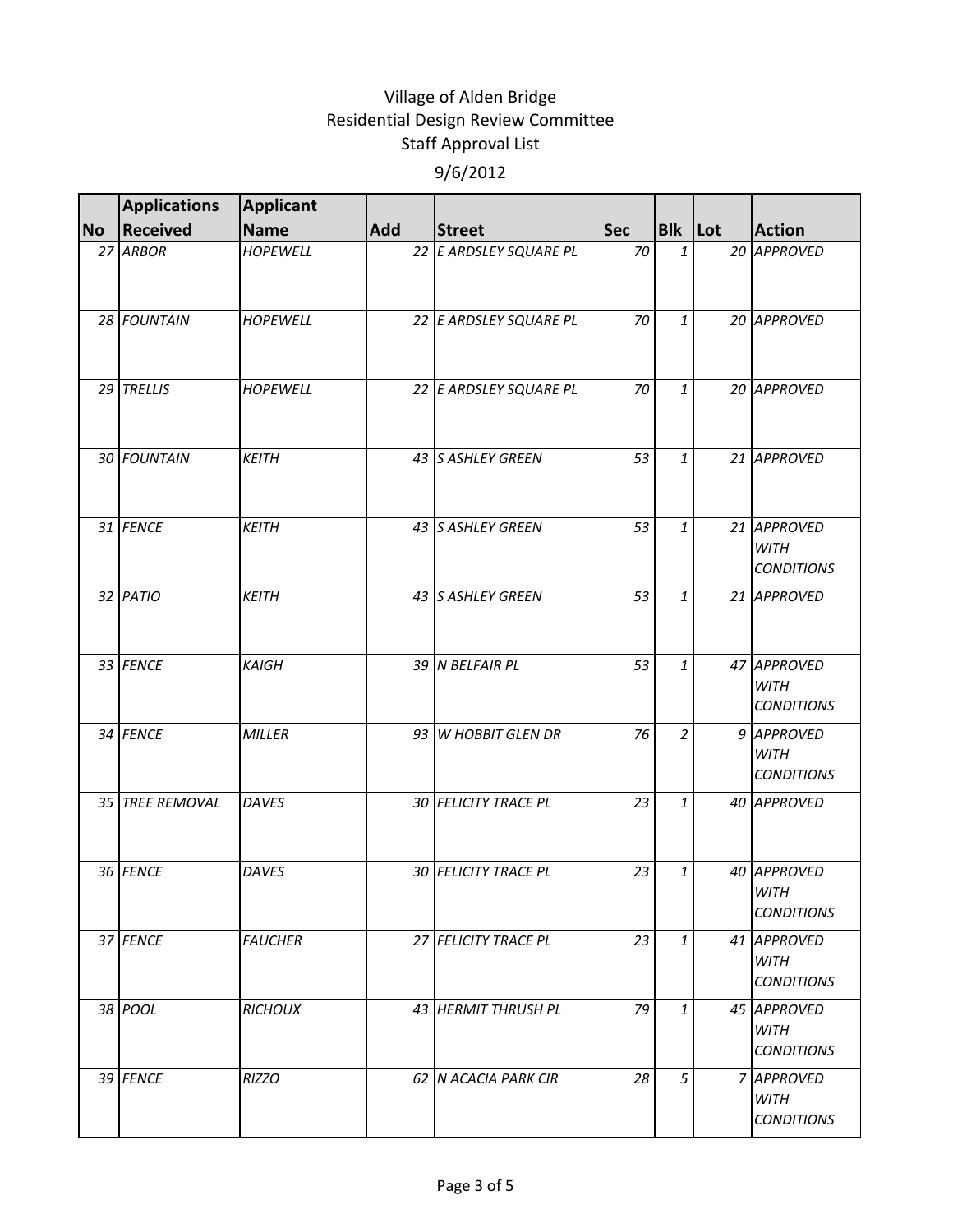|           | <b>Applications</b> | <b>Applicant</b>    |     |                        |                |                |                                                 |
|-----------|---------------------|---------------------|-----|------------------------|----------------|----------------|-------------------------------------------------|
| <b>No</b> | <b>Received</b>     | <b>Name</b>         | Add | <b>Street</b>          | <b>Sec</b>     | <b>Blk</b> Lot | <b>Action</b>                                   |
|           | 40 TREE REMOVAL     | <b>ADAMS</b>        |     | 39 ORCHARD PINES PL    | 56             | $\overline{3}$ | 20 APPROVED                                     |
|           | 41 ROOF             | <b>CHAPPELLE</b>    |     | 23 S PINEY PLAINS CIR  | $\overline{z}$ | 1              | 4 APPROVED                                      |
|           | 42 TREE REMOVAL     | <b>RIGGS</b>        |     | 27 BETHANY BEND DR     | 36             | $\overline{2}$ | 3 APPROVED<br><b>WITH</b><br><b>CONDITIONS</b>  |
|           | 43 COLOR            | <b>BONNER</b>       |     | 3 BEL CANTO GREEN      | 10             | $\overline{2}$ | 17 APPROVED                                     |
|           | 44 WALKWAY          | <b>KARGER</b>       |     | 155 ANISE TREE PL      | 66             | 1              | 39 APPROVED                                     |
|           | 45 ROOF             | <b>STAYVE</b>       |     | 2 S PINEY PLAINS CIR   | $\overline{z}$ | $\overline{2}$ | 1 APPROVED                                      |
|           | 46 GENERATOR        | <b>HIGGINBOTHAM</b> |     | 50 N BROOKSEDGE CIR    | 58             | $\overline{2}$ | 28 APPROVED<br><b>WITH</b><br><b>CONDITIONS</b> |
|           | 47 COLOR            | <b>COLLINS</b>      |     | 6 BECKETT HILL PL      | 28             | 5              | 33 APPROVED<br><b>WITH</b><br><b>CONDITIONS</b> |
|           | 48 FENCE            | <b>EDMUNDS</b>      |     | 142 W RUSSET GROVE CIR | 75             | $\mathbf{1}$   | 18 APPROVED                                     |
|           | 49 WALKWAY          | <b>CROMPTON</b>     |     | 31 BAYOU SPRINGS CT    | 24             | 1              | 7 APPROVED<br><b>WITH</b><br><b>CONDITIONS</b>  |
|           | 50 FENCE            | <b>NATHAN</b>       |     | 55 GOLD LEAF PL        | 75             | $\overline{2}$ | 47 APPROVED                                     |
|           | 51 ROOF             | STANSBURY           |     | 31 E HOBBIT GLEN DR    | 76             | $\overline{2}$ | 19 APPROVED                                     |
|           | 52 FENCE            | OKAMURO             |     | 99 W HOBBIT GLEN DR    | 76             | $\overline{2}$ | 8 APPROVED                                      |
|           |                     |                     |     |                        |                |                |                                                 |